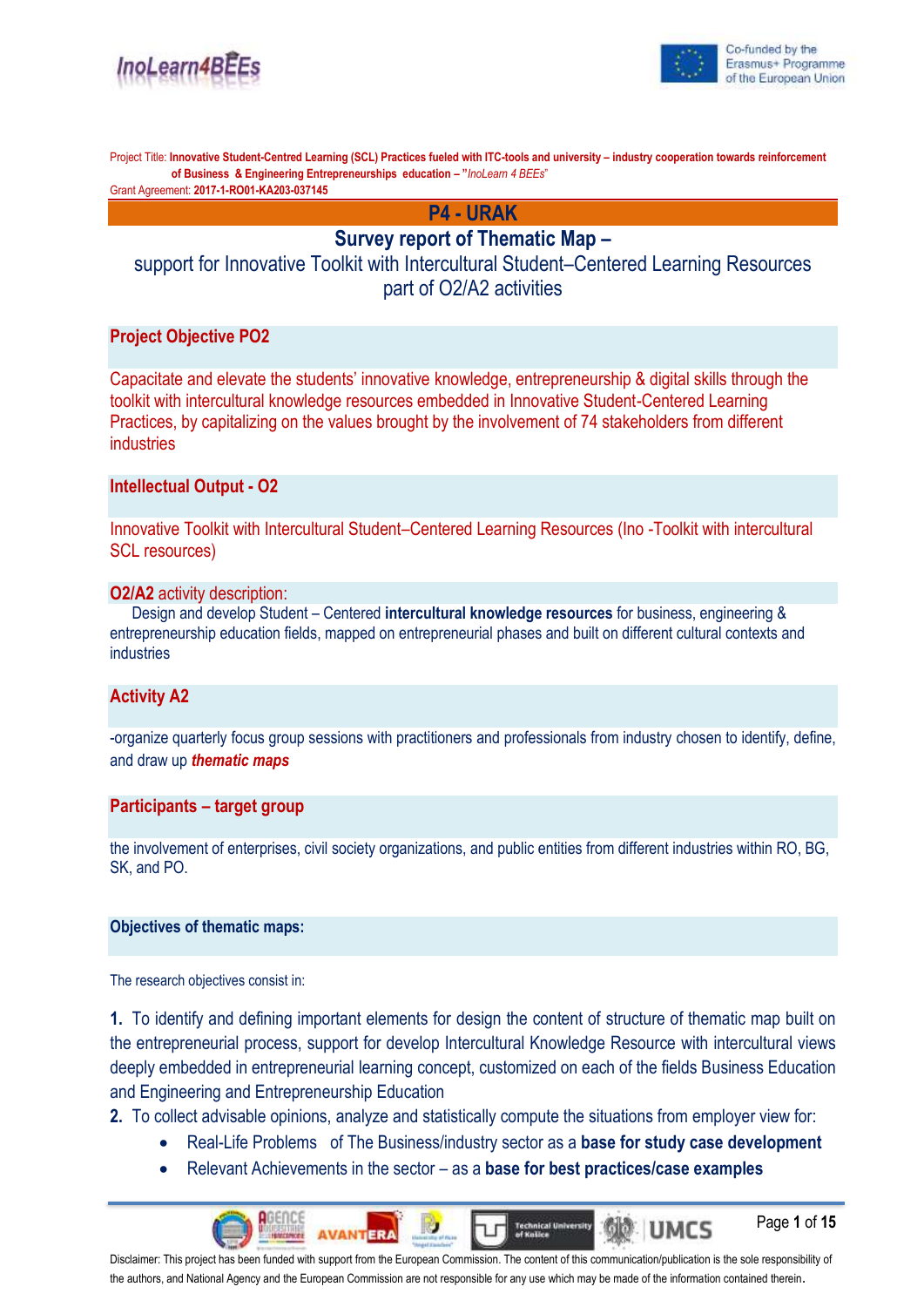

Page **2** of **15**

UMCS

Project Title: **Innovative Student-Centred Learning (SCL) Practices fueled with ITC-tools and university – industry cooperation towards reinforcement of Business & Engineering Entrepreneurships education – "***InoLearn 4 BEEs*"

Grant Agreement: **2017-1-RO01-KA203-037145**

- Challenges and Opportunities –as a **base for scenarios and project-based applications**.
- **3.** To deliver a common approach from employers' view related to the Opportunity recognition and idea feasibility, Business model concepts and Enterprise development

### **Participants at statistical research:**

Teachers/researchers and technicals from each P1 to P6:

## **1. Methodology for primary research on the target group sample**

The process of collecting relevant employers view was performed during the interval of M9 to M10 months. The method for collecting data was electronic based through the on-line Google Forms at the following address:

- For Romanian industry stakeholders:<https://is.gd/ahuLx8>
- For Bulgarian industry stakeholders: <https://is.gd/7X8ZGu>
- For Slovakian industry stakeholders:<https://is.gd/qY89V9>
- For Polish industry stakeholders[: https://is.gd/QjPGKY](https://is.gd/QjPGKY)

The process of collecting practitioners and professionals from industry views targets at least 74 respondents from o businesses from: Banking, ITC, FMCG, Communication /Public relations, Client services and ITC, Business Process Outsourcing (BPO) and Shared Service Center especially in IT/ITC (SSC), Machine-building; Automotive, Oil & Gas, energy, distributions & logistics, R&D, including 13 public administrations and/or governmental entities and 13 from civil society organizations: from RO, from BG, from SK, from PL.

As primary data sources (data obtained directly from the Romanian economic environment), it has been used information collected during the interval M9 to M10 months.

The questionnaire and results analysis, as well as their adaptation, were achieved through the participation of all project partners. They were involved in creating and implementing the questionnaire to ensure quality based on their expertise and experience. The activity manager was P1, who coordinated and assured the creation and implementation of the questionnaire according to the quality manual. At partner level for adapting to local specifics, decisions were taken by each partner's Local Project Meetings partner (LPM) partner. Each project partner used local utility to implement communication with practitioners and professionals.

The following steps for creating the questionnaire are described below:

### **1.1 Specifying desired information and research objectives**

The identification of the information and objectives was performed by extracting them from the general purpose of the project and from PO2, based on

- to design the content of digital teaching modules with intercultural views deeply embedded in entrepreneurial learning concept, customized on each of the fields in BEE education

- to define, articulate and harmonize the personalized knowledge resources based on capturing the needs and learning expectations of local businesses, labour market, and civil society sectors from RO, BG, SK, and PO cultures.

**1.2 Establish the method of data collection** and elaboration of questions: content, type, quality, order, premodification.

It has been decided that the best way to collect valuable information is through the questionnaire. Other options included, face-to-face interviews and e-mail. Each method has advantages and disadvantages and has been

Disclaimer: This project has been funded with support from the European Commission. The content of this communication/publication is the sole responsibility of the authors, and National Agency and the European Commission are not responsible for any use which may be made of the information contained therein.

**Technical University**<br>of Kušice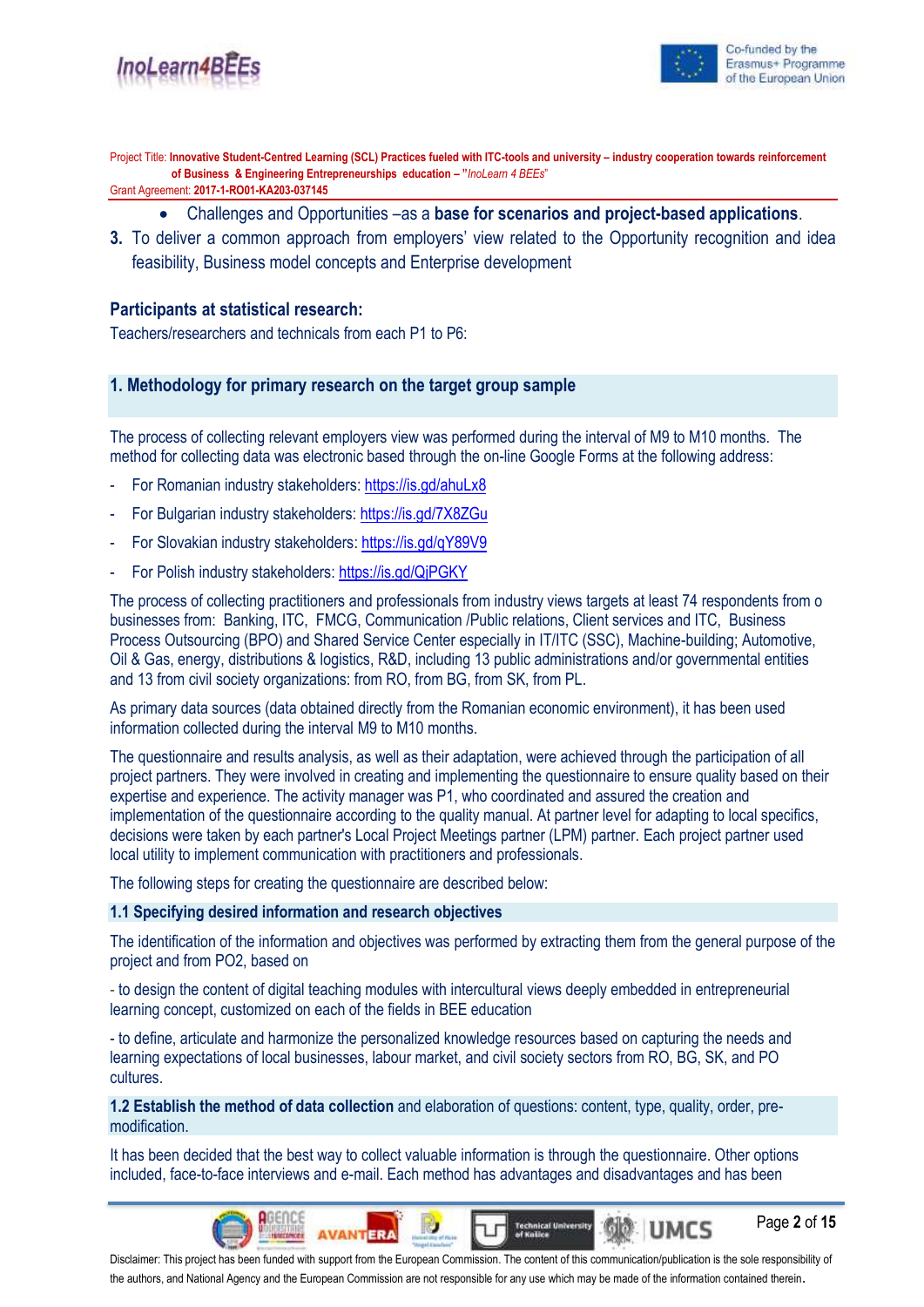

Page **3** of **15**

UMCS

Project Title: **Innovative Student-Centred Learning (SCL) Practices fueled with ITC-tools and university – industry cooperation towards reinforcement of Business & Engineering Entrepreneurships education – "***InoLearn 4 BEEs*"

#### Grant Agreement: **2017-1-RO01-KA203-037145**

analyzed against the level of quality, the number of respondents to reach, the degree of complexity, the availability of the participation of the respondents and the available staff.

#### **1.3 Design the physical characteristics of the questionnaire**

We have analyzed the variants of questions: structured, unstructured, or a combination of the two. The difficulty with unstructured ones lies in the weight of the analysis of the answers and their structuring in a worksheet. For precision of results and ease of completing the questionnaire, it was proposed and decided to use the partially structured questions in order to alleviate the disadvantages of both variants.

#### **1.4 Approval of the questionnaire**

At the end of the structure of the questionnaire, the quality team analyzed and concluded that it responds to the objectives originally proposed.

### **1.5 Preparing the final version and translating the questionnaire**

At this stage each leader from the partner and his team adapted to local needs and translated the questions.

The research unit was a company/association/public institution or a foundation/small enterprise unit. The survey unit was the employed that provided the information. The information obtained is relevant and gives an image of real-life problems of the business/ sector, relevant achievements in the sector and challenges and opportunities in order to create base for **study case development, best practices/case examples, scenarios and project-based applications.**

## **2. Research Variables**

The research variables were built on target group profile to coherently embrace the characteristics, perceptions and expectations for practitioners and/ or professionals from company, as follow:

### **Practitioners and/ or professionals from company**

The research variables aim at analyzing the views of employees on the real needs of the sector, the relevant challenges in the sector, the opportunities offered by the domain and the collection of practical proposals feasible for the implementation of these concepts in reality, which have been divided into four categories:

### **2.1 Profile of company**

Company profile aims to analyze certain demographic characterizes such as: type of company (private and/or public), the operating industry sector, size (in umber of employees) and the level of the job for those who responded. The basic variables in this case it was:

- *Type of company*
- *• The domain of the activity*
- *• Number of employee in organization*
- *• The level of the job*

### **2.2. Real-Life Problems of the business/ industry sector**

Research on real-life problems aims to capturing the real needs, enrich teaching, improve learning experience to contribute at students' skills in a competitive market and support learning expectation of local business, labour market and civil society from RO, BG, SK, PL cultures.

• *Business failure perceptions* – aims to identify the principal elements that contribute to business failure

**ERA** 

Disclaimer: This project has been funded with support from the European Commission. The content of this communication/publication is the sole responsibility of the authors, and National Agency and the European Commission are not responsible for any use which may be made of the information contained therein.

**Technical University**<br>of Košice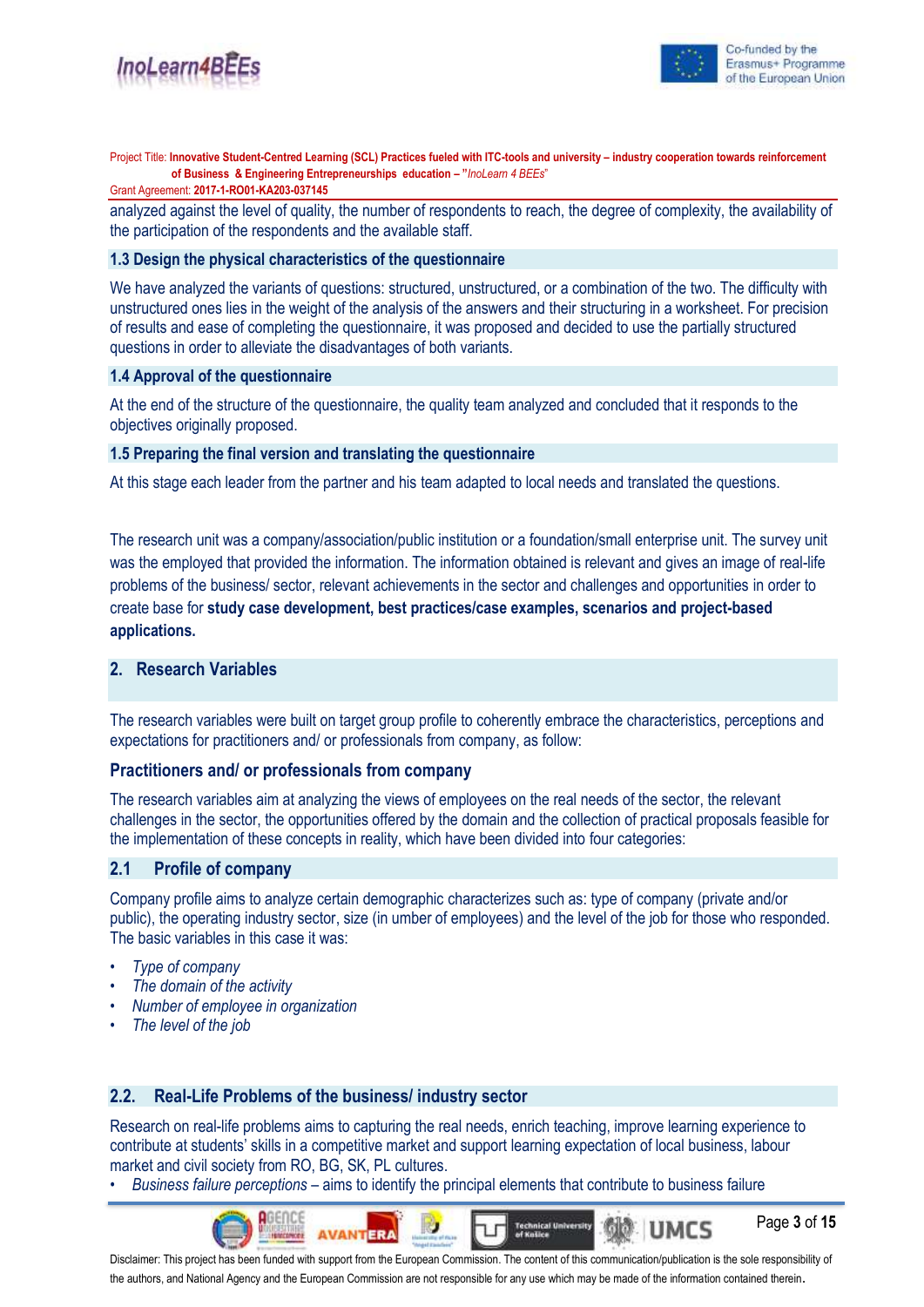

Page **4** of **15**

umcs

Project Title: **Innovative Student-Centred Learning (SCL) Practices fueled with ITC-tools and university – industry cooperation towards reinforcement of Business & Engineering Entrepreneurships education – "***InoLearn 4 BEEs*"

Grant Agreement: **2017-1-RO01-KA203-037145**

• *Barriers for starting new business* - which are the main barriers that can prevent future graduates from starting a business

• *Factors with negatively impact* - which are the main factors that can prevent future graduates from starting a business

• *Reliable solutions for overcome the development problems* - which are and how they can find viable solutions to overcome development problems

## **2.3 Relevant Achievements in the sector**

Research on relevant industry achievements aims to gather from industry practitioners where more business-related investment has been made by companies, focusing on them reinforces students' ability to make appropriate decisions for their professional careers.

- *Investment level in company in last two year* the level of agreement is identified for more proposals for sectors where investments can be made
- *Introducing and using innovation* identify the agreement or disagreement for more proposals of types of areas where innovation can be brought

### **2.4 Challenges and Opportunities**

Research on challenges and opportunities aims to identify future development drivers and levels for applying them. In this way HE institutions are accountable for equipping graduates with smart digital skills, creative thinking, problem solving through innovate and use new technologies, because 50% of European population has lacking basis in this domains.

- *Important development drivers for company –* base on important identified development drivers is being watched level of importance
- *• Relevance of factors for possible barriers –* base on important identified possible barriers is being watched level of importance
- *• Main actions for development -* base on important identified actions for development the three most important are noted
- *• Young HE graduates attitudes related to the job* by selecting the most important attitudes it is intended to mark their level of importance
- *• Satisfaction level related to the young HE graduates attitudes at work -* by selecting the most important attitudes of young He graduates it is intended to mark their satisfaction level of importance
- *• Satisfaction level related to the young HE graduates skills at work* by selecting the most important skills of young He graduates it is intended to mark their satisfaction level of importance
- *• Importance of criteria's for hiring a young HE -* by selecting the most important criteria on hiring graduates it is intended to mark their level of importance

**3. Target group/ Sample Description -** *Practitioners and/ or professionals from company*

The research was conducted on a sample of 96 de respondents, industry involved in developing, testing and validating knowledge resources for e-leaning experiences: Banking, ITC, FMCG, Communication /Public relations, Client services and ITC; Business Process Outsourcing (BPO) and Shared Service Center especially in IT/ITC (SSC),

**Technical University**<br>of Kušice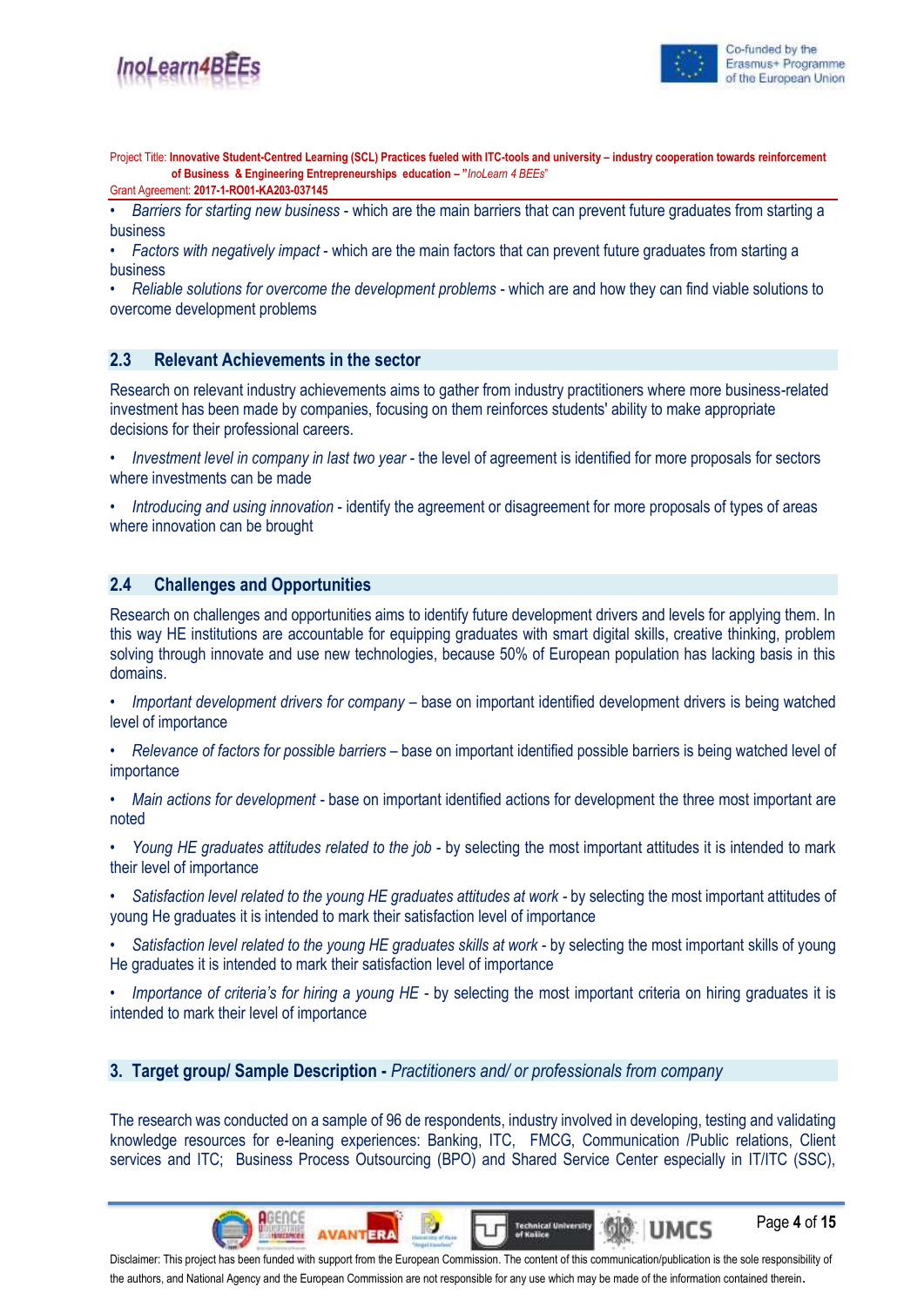

Grant Agreement: **2017-1-RO01-KA203-037145**

Machine-building; Automotive ; Oil & Gas, energy, distributions & logistics, R&D, association/ public institution or a foundation varying in size from less than 10 to more than 250 employees.

The minimum sample size respects the value established in the application of the InnoLearn4BEEs project (**minimum 74 respondents: 48 businesses, 13 civil society organizations, 13 public administrations**). We would have wanted to have a much larger sample. It was difficult to convince a large number of practitioners to participate. Possible reasons for this attitude might be:

- fear to make public their position (although we guaranteed anonymity).
- hesitation to admit they ignore this field, although we included in the questionnaire clarifying definitions/explanations of the concepts used.
- lack of time, although the questionnaire may by be completed in under 15 minutes.
- lack of interest.

Information gathering was done in online questionnaire define as a Google Form, accessed through the site https://www.inolearn4bees.org.

The results from the first panel defining profile of respondents show the profile of Romanian Practitioners from the company/ association/ public institution or a foundation/small enterprise unit participating in the project survey.

These were for each partner country respondents.

### **Practitioners / Professionals from** *Bulgarian* **company**

The study targeted *Bulgarian* Practitioners with *38* respondents filling in the questionnaires.

**3.1** The questionnaire respondents are classified in **type of company**

- a) A local enterprise  $(SME) = 31 (82\%).$
- b) A professional association =  $1(3\%)$ .
- c) Civil society organization =  $4(10\%)$
- d) Governmental entity  $= 2 (5\%)$ .



UMCS

Page **5** of **15**

**Fig.1** The type of Romanian company whose employees were involved in the responses Source: Author's own realization based on the surveyed data

## **3.2** The questionnaire respondents are classified in **company activity area/ domain**:

**Technical University**<br>of Košice **IERA** Disclaimer: This project has been funded with support from the European Commission. The content of this communication/publication is the sole responsibility of the authors, and National Agency and the European Commission are not responsible for any use which may be made of the information contained therein.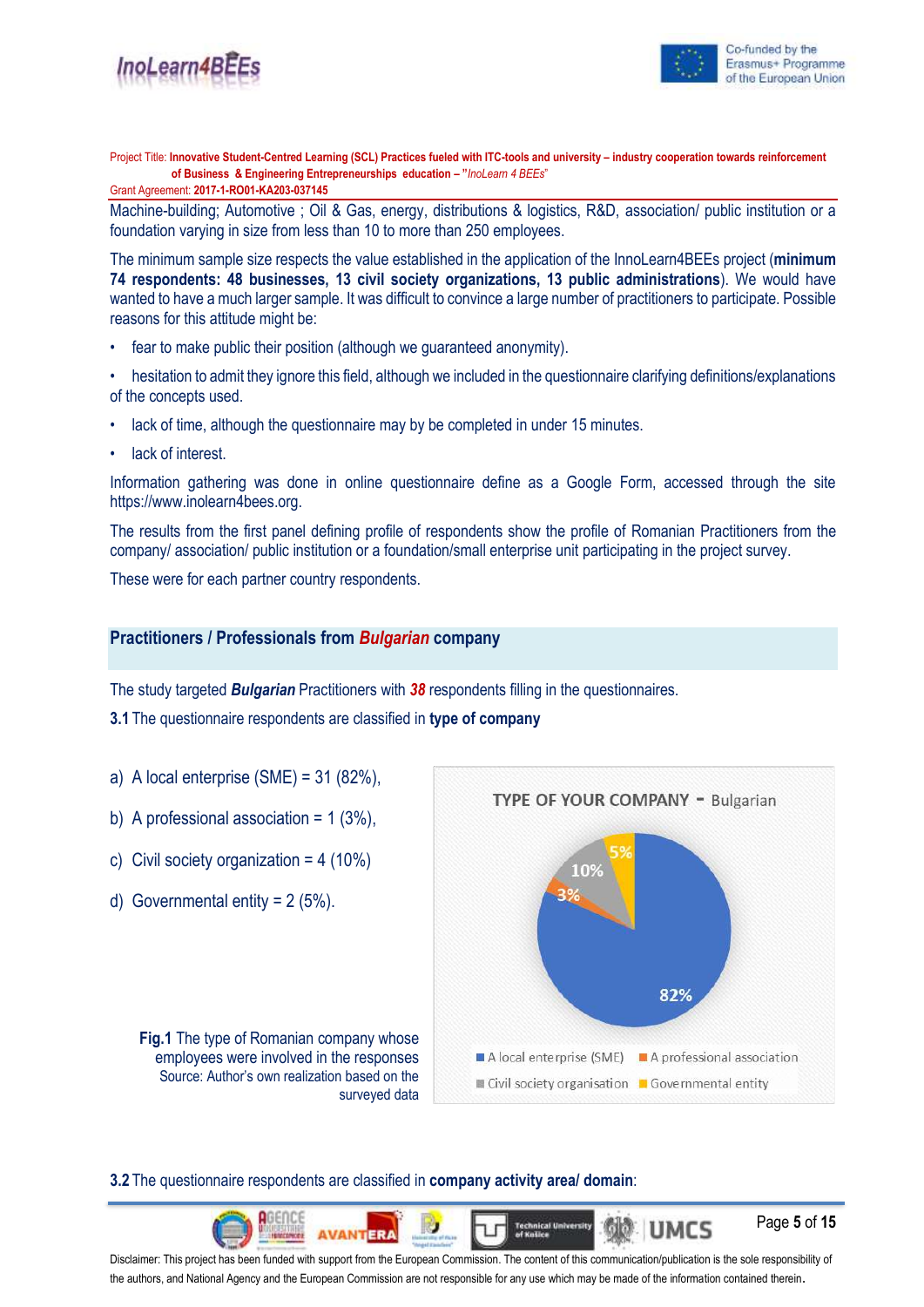



Project Title: **Innovative Student-Centred Learning (SCL) Practices fueled with ITC-tools and university – industry cooperation towards reinforcement of Business & Engineering Entrepreneurships education – "***InoLearn 4 BEEs*"

Grant Agreement: **2017-1-RO01-KA203-037145**

- a) Fast moving consumer goods/ FMCG = 7 (18%),
- b) Banking =  $1 (3\%)$ ,
- c) Communication and/or public relations = 1 (3%),
- d) ITC sector =  $2(5\%)$ ,
- e) Distribution and logistics sector = 5 (13%)
- f) Business process outsourcing (BPO) = 3 (8%)
- g) Shared services Centre in  $ITC = 0(0\%)$
- h) Research and development =  $4(11\%)$
- i) Oil and gas  $= 2 (5%)$
- j) Energy =  $2(5%)$
- k) Machine building  $= 3 (8%)$
- $l)$  Automotive = 2 (5%)
- m) Scenic art sector = 1 (3%)
- n) Healthcare =  $1(3%)$
- o) Manufacture =  $4(11\%)$



Disclaimer: This project has been funded with support from the European Commission. The content of this communication/publication is the sole responsibility of the authors, and National Agency and the European Commission are not responsible for any use which may be made of the information contained therein.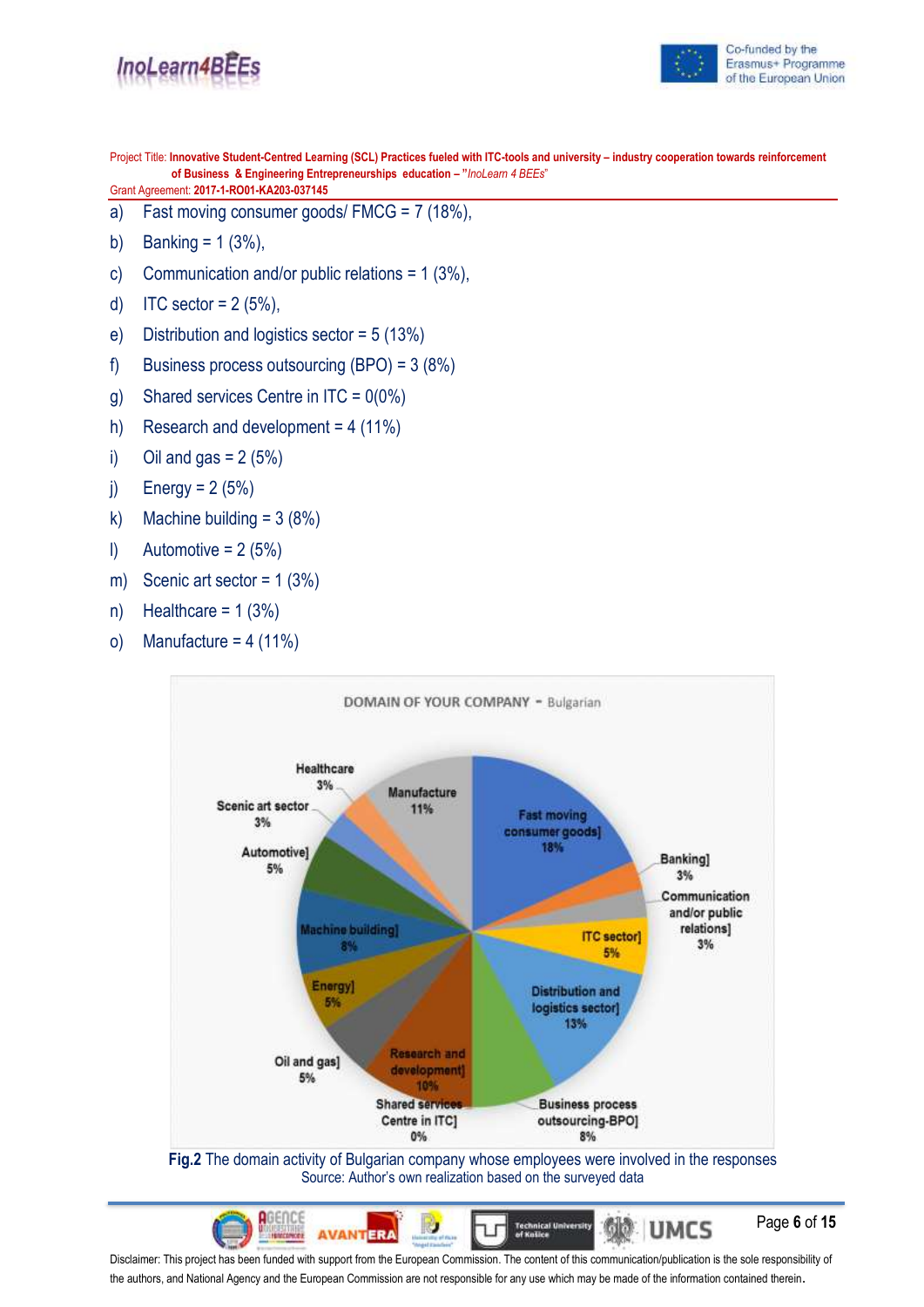



Project Title: **Innovative Student-Centred Learning (SCL) Practices fueled with ITC-tools and university – industry cooperation towards reinforcement of Business & Engineering Entrepreneurships education – "***InoLearn 4 BEEs*" Grant Agreement: **2017-1-RO01-KA203-037145**

**3.3** The questionnaire respondents are classified in **the number of employees/ company**

- **•** Less than 10 employees = 10 (26%)
- Between 11-50 employees = 14 (37%)
- Between 51-250 employees = 6 (16%)
- Greater than 250 employees =  $8(21\%)$



by numbers of employees Source: Author's own realization based on the surveyed data

**Fig.3** The percent of organizations responses split

**3.4** The questionnaire respondents are classified in importance of theirs **job level in the company**

- **•** Execution with technical responsibilities = 10 (26%)
- Management with decision making responsibilities = 28 (74%)



Page **7** of **15**

**Fig.4** Balance between execution and managerial level of jobs for respondents Source: Author's own realization based on the surveyed data

**Technical University**<br>of Košice ଷ୍ଠା®ାUMCS **AVANTERA** Disclaimer: This project has been funded with support from the European Commission. The content of this communication/publication is the sole responsibility of the authors, and National Agency and the European Commission are not responsible for any use which may be made of the information contained therein.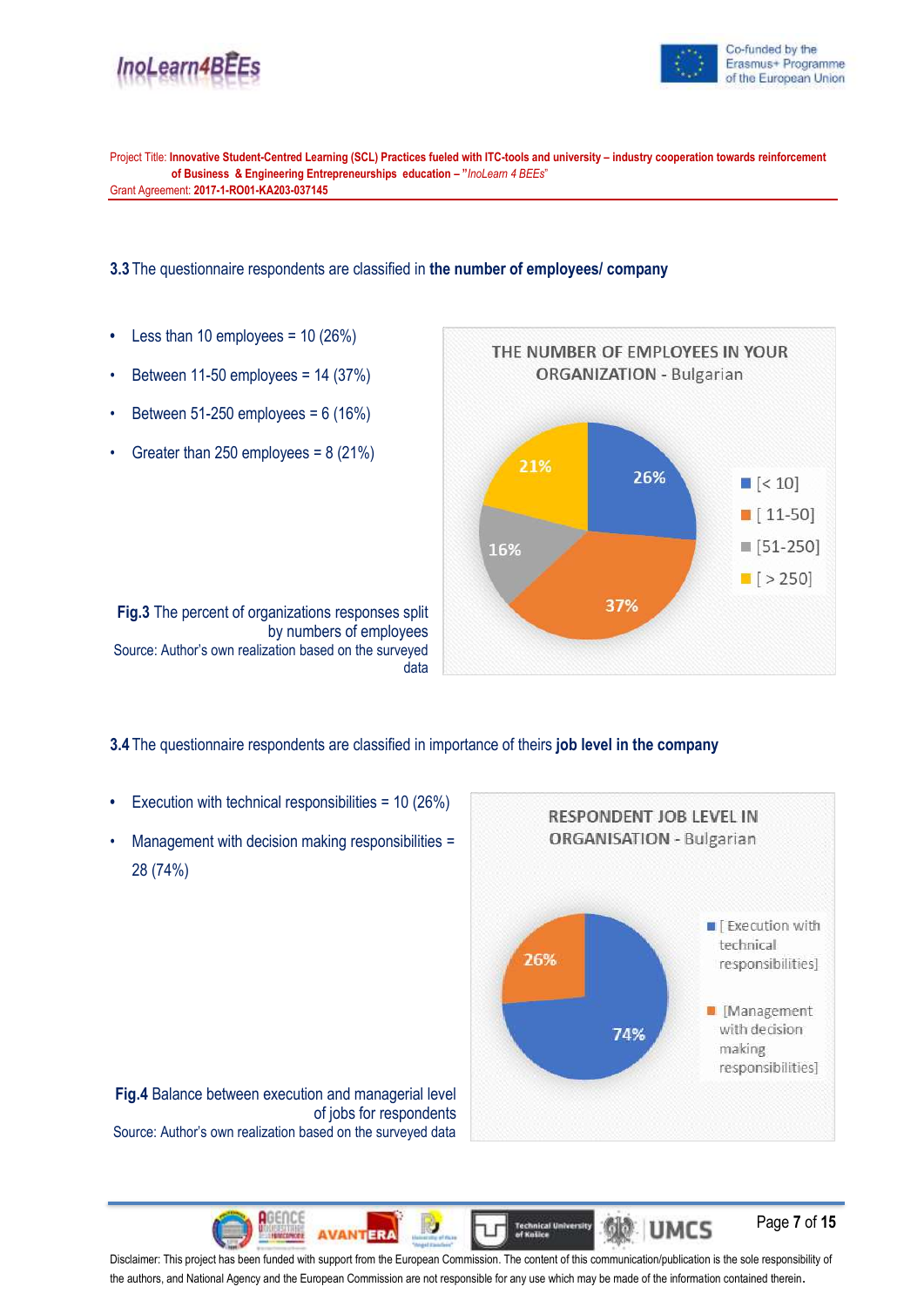



Project Title: **Innovative Student-Centred Learning (SCL) Practices fueled with ITC-tools and university – industry cooperation towards reinforcement of Business & Engineering Entrepreneurships education – "***InoLearn 4 BEEs*"

Grant Agreement: **2017-1-RO01-KA203-037145**

## **4. Results of data analysis**

#### **(A). REAL-LIFE PROBLEMS OF THE BUSINESS / SECTOR linked to phase:**

**i)** Opportunity, Recognition and Idea Feasibility

### **4.1.A How do you think that business failure is perceived in your country?** (one choice)

Most people think failure in previous business might have positive impact on current or future activity, because it may show you what entrepreneurial skill did you miss (39%) or to be source of a valuable experience for the future (32%).

**Conclusion**: thematic map to include topics about the most important entrepreneurial skills (according to various researches) and how the to be taught in the SCL approach with ITC. Also, some real cases from unsuccessful businesses may be interesting to outline the most important lessons learned from failure.



*please fill out figure, and primary statistically analyses (2-3 rows), for each questions, and some conclusions necessary to develop thematic map (EN, BG)*

## **4.2.A Please mention the top three barriers for starting a new business, that are linked with your domain (notate 1,2,3):**

Lower average score, more important barrier.

On average all barriers have close results, but the two most important are: (1) the lack of entrepreneurial knowledge – score 1,56; (2) lack of business idea – score 1,75; (3) lack of personal experience and lack of business idea – both have equal score 1,86. The easiest to overcome is the barrier for lack of advice and information (2,33), maybe because of internet resources and educational publications available freely.



**Conclusion:** thematic map to include different approaches and

sources for gaining entrepreneurial knowledge, self-testing and self-evaluation exercises. Also, various approaches for design and identification of business ideas should be suggested to students.



the authors, and National Agency and the European Commission are not responsible for any use which may be made of the information contained therein.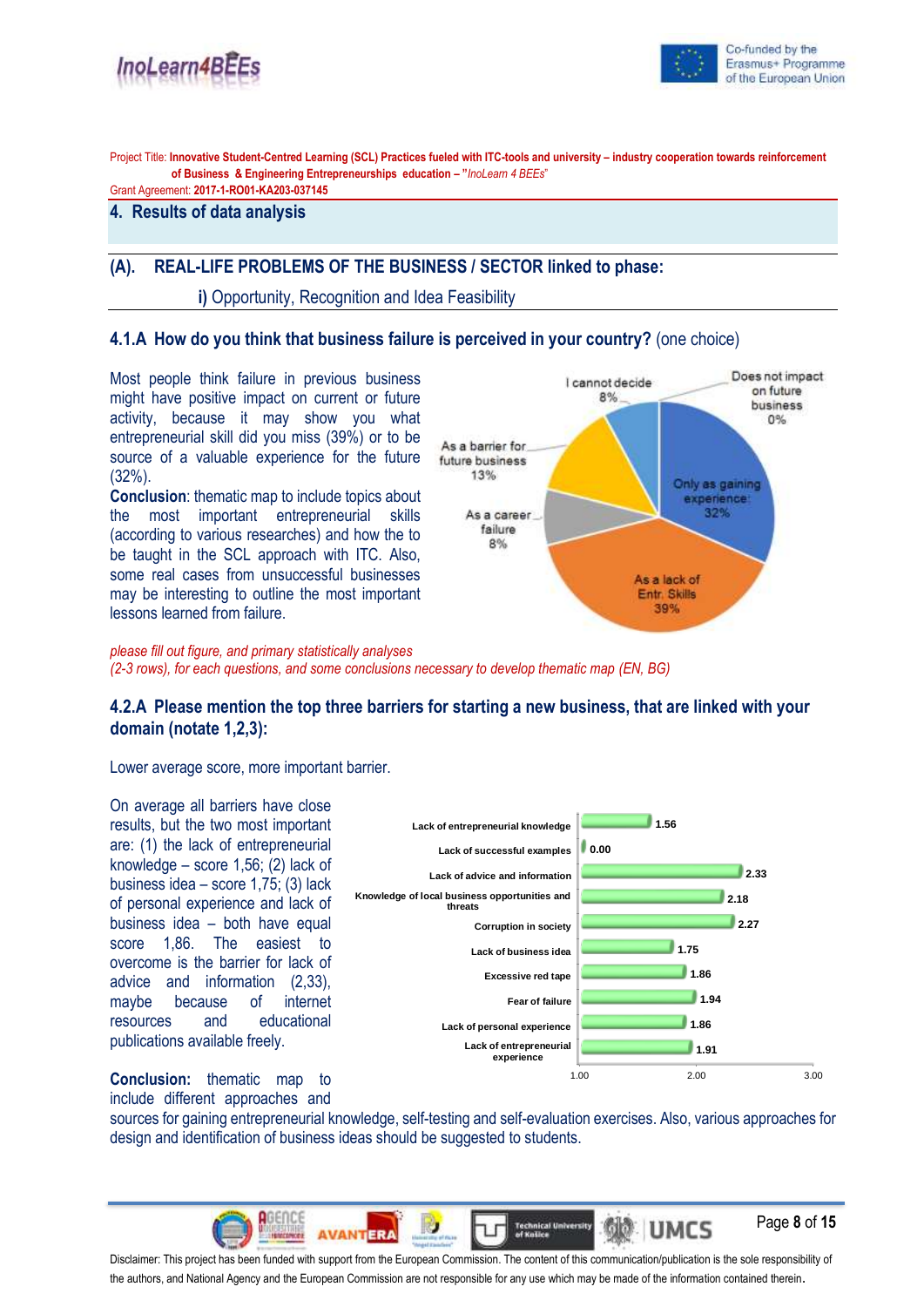



Page **9** of **15**

**UMCS** 

Project Title: **Innovative Student-Centred Learning (SCL) Practices fueled with ITC-tools and university – industry cooperation towards reinforcement of Business & Engineering Entrepreneurships education – "***InoLearn 4 BEEs*"

Grant Agreement: **2017-1-RO01-KA203-037145**

### **4.3.A Which of the following factors has negatively affected the development of your company and at what level?**

The most negatively affecting factor among the Bulgarian respondents is the lack of human resources (23 answers "Often"). If we look at answers "Rare" we have to take in mind the factors about the lack of financial resources (26 answers), administrative and legal obstacles (23 answers), frequent changes in regulations (22 answers) and cost of compliance to regulations (22 answers). Those last three factors are also the most often met as negative factors (10 answers "Often" per each).



**Conclusion:** the main question is how to overcome the shortage of human resources, which is perceived as a major barrier for the business development. Here the thematic map on the SCL might include knowledge and skills how to elaborate successful strategies for identifying, selecting, training and career development of human resources that will construct the company staff. Given the difficult demographic conditions in Bulgaria and most EU countries, some innovative and flexible approaches for attracting staff by organizing internships to students, part-time employment, home-office working, modern systems for calculation of remuneration and social responsibility towards staff members and their families.

Another point is thematic map to include guidelines and training materials for identifying different sources of financial resources, incl. venture capital, business angels, funding programs (national, European, international), improving the financial literacy of young people and skills for budgeting of activities. The next important issue is connected with legal literacy, which needs students to improve their skills for dealing with administrative procedures and understanding legislative texts in order to better adapt the overall behavior of the company to the legal environment.

## **4.4.A Which of the following can be reliable solutions to overcome obstacles/problems related to the development of your organization/ business/ unit?**

It seems that the most reliable solution to overcome obstacles is to make a strong internal change of processes (4,58) which could enable and foster other factors for solving the existing problems in business. The other supporting solutions are to buy new technologies and equipment (4,32) and together with that to train the employees for new skills in their work (4,24).

Disclaimer: This project has been funded with support from the European Commission. The content of this communication/publication is the sole responsibility of the authors, and National Agency and the European Commission are not responsible for any use which may be made of the information contained therein.

**ERA** 

**AVANT** 

**Technical University**<br>of Kušice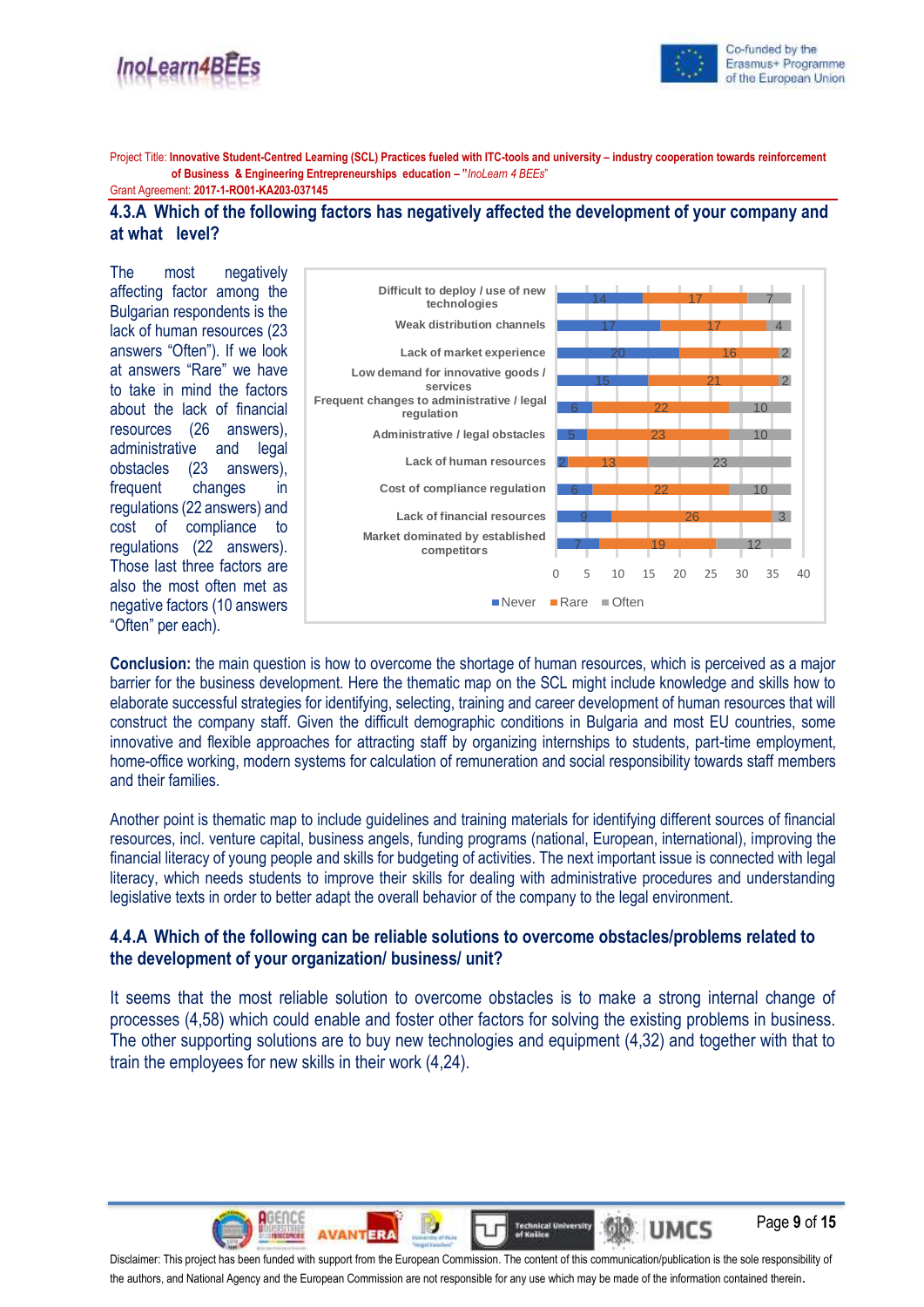



Project Title: **Innovative Student-Centred Learning (SCL) Practices fueled with ITC-tools and university – industry cooperation towards reinforcement of Business & Engineering Entrepreneurships education – "***InoLearn 4 BEEs*" Grant Agreement: **2017-1-RO01-KA203-037145**



**Conclusion:** the thematic map may include elements focused on design of business processes and mainly by application of digital solutions for that – for example ERP, MRP, MES software systems, that goes hand by hand with the appropriate training of human resources – digital skills and knowledge for professional career within the Industry 4.0.

## (**B). RELEVANT ACHIEVEMENTS IN THE SECTOR** linked to phase: ii) Business Model Concepts

**AVANTERA** 

### **4.1.B Mark your agreement related to the investment level your company made during the last two years**:

The investments are mainly made in new machines and technologies (4,42), but also connected with web solutions (4,21). The weakest point is the investment in R&D (2,89) and developing software (3,03), which means that those companies are mainly end users of already introduced by someone else research and software ideas.

RGENCO



UMCS

Page **10** of **15**

Disclaimer: This project has been funded with support from the European Commission. The content of this communication/publication is the sole responsibility of the authors, and National Agency and the European Commission are not responsible for any use which may be made of the information contained therein.

**Technical University**<br>of Košice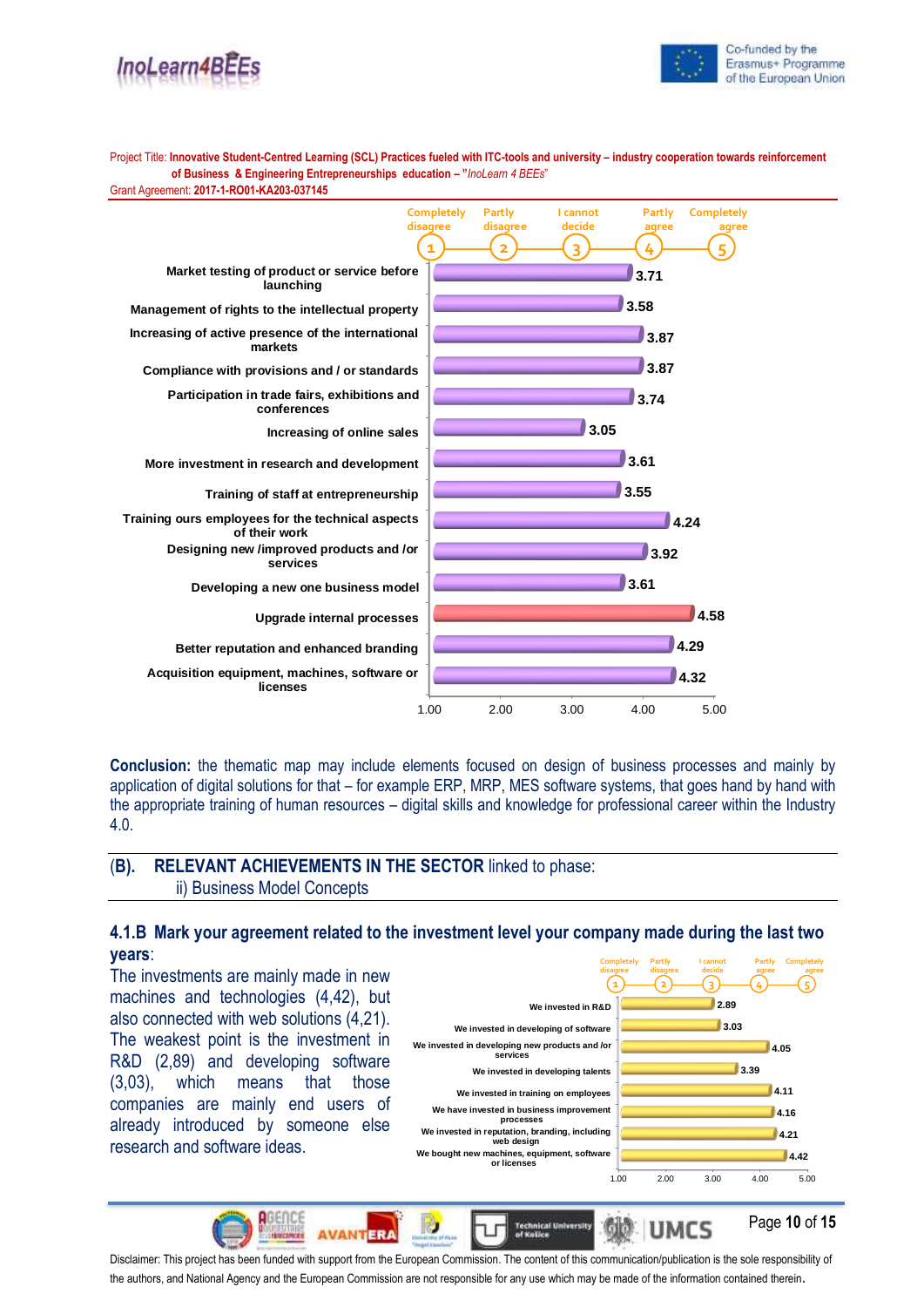



Page **11** of **15**

Project Title: **Innovative Student-Centred Learning (SCL) Practices fueled with ITC-tools and university – industry cooperation towards reinforcement of Business & Engineering Entrepreneurships education – "***InoLearn 4 BEEs*"

Grant Agreement: **2017-1-RO01-KA203-037145**

**Conclusion:** the thematic map could suggest topics about decision-making and elaborating strategies for appropriate investing, so that young specialists to be skilled in deciding in what to invest corporate financial resources. Another issue is the low level of investing in research activities and development of innovative thinking in employees. This is a sign that companies prefer to be end-users of innovations, than developing their own projects, which corresponds to the question how to build competitive advantages and to increase the innovative performance of the company.

## **4.2.B Has your company introduced any of the following types of innovations in the last two year?**

The most applied innovations are organizational and process innovations. Then come the improved products. Maybe the reason for that is that implementing process and organizational innovations in most cases need less costs and time, compared to product innovations, which is a barrier in front most of small and medium enterprises.

**Conclusion**: the thematic map could include knowledge and skills on how to identify, measure and manage the factors from internal and external environment, that exert influence on innovative activeness of the company. So, the main question could be what to do in order



to have better innovative performance of the company.

## **(C). CHALLENGES AND OPPORTUNITIES** linked to phase: iii) Enterprise Development

## 4.1.C Considering your experience, which is the IMPORTANCE/ RELEVANCE of future development **DRIVERS** for your company/ organization/ business?

The consumers and the market are the two factors that are more than important, which shows the strong orientation of interviewed companies towards responding to consumer needs, which will bring the corporate success.

**Conclusion**: the thematic map might include modern approaches for evaluation of consumer behavior, application of digital technological instruments for market research, elaboration of communication policy towards consumers, based on new pathways for contacting the market auditorium.



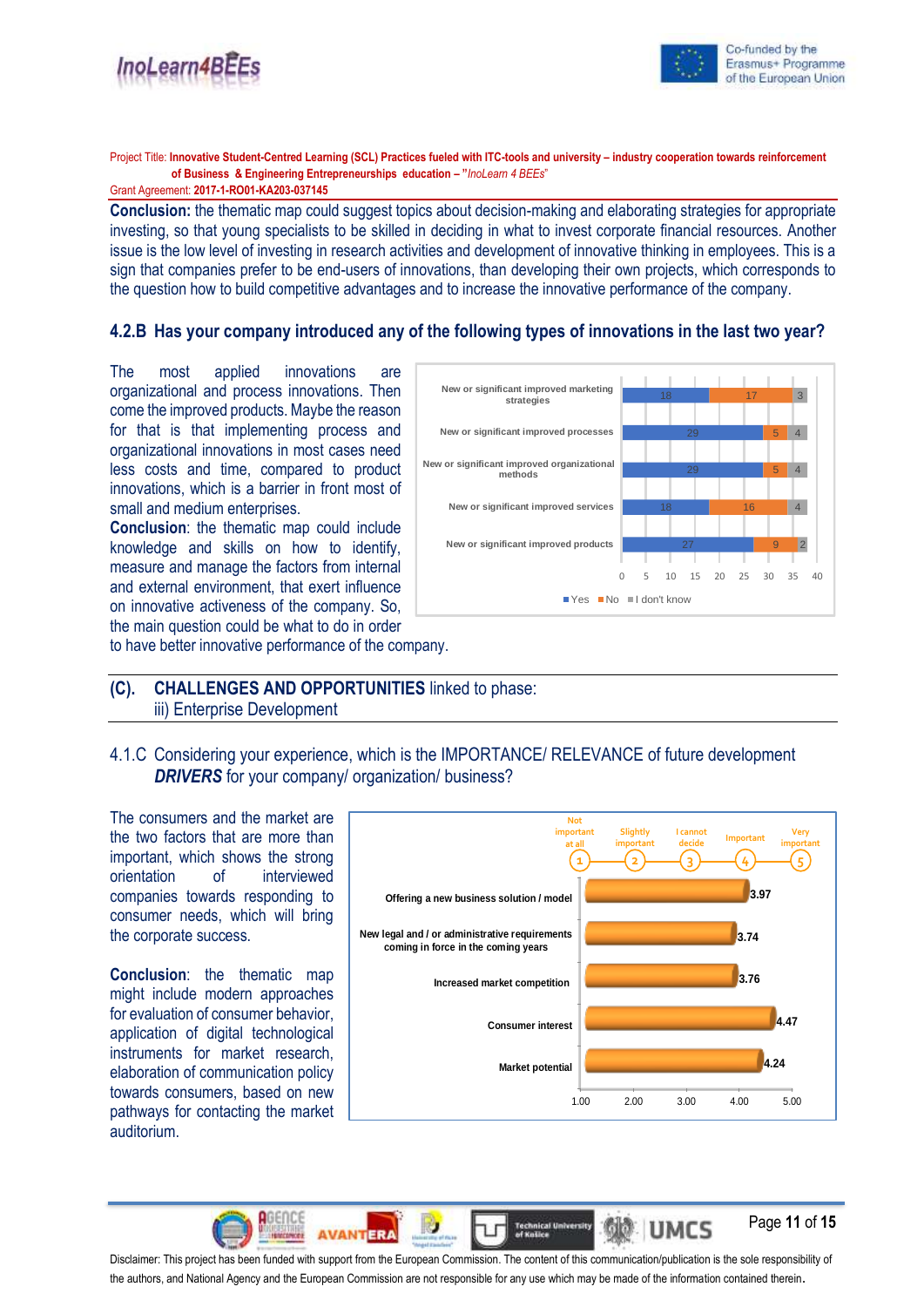



Project Title: **Innovative Student-Centred Learning (SCL) Practices fueled with ITC-tools and university – industry cooperation towards reinforcement of Business & Engineering Entrepreneurships education – "***InoLearn 4 BEEs*"

Grant Agreement: **2017-1-RO01-KA203-037145**

4.2.C Considering your experience, which is the IMPORTANCE/ RELEVANCE of future development **BARRIERS** for your company/ organization/ business?

The two most influential barriers according to the respondents in the Bulgarian survey are connected with the characteristics of the human capital, needed for the business development.

**Conclusion:** as suggested also in question 4.3.A, the main question is how to overcome the shortage of human resources, which is perceived as a major barrier for the business development. Here the thematic map on the SCL might include knowledge and skills how to elaborate successful



strategies for identifying, selecting, training and career development of human resources that will construct the company staff. Given the difficult demographic conditions in Bulgaria and most EU countries, some innovative and flexible approaches for attracting staff by organizing internships to students, part-time employment, home-office working, modern systems for calculation of remuneration and social responsibility towards staff members and their families.

## **4.3.C What will be the main actions for the development of your organization in the next period? (mark three options)**

Number of selections per option, maximum value is 38.

The aim of this question was to find out the main possibilities for the development of the organization. The respondents are asked to choose among six statements and they could select maximum three of its. The most preferred answer is connected with adapting and improving processes in different dimensions.



## **Conclusion**: the thematic map

could include knowledge and skills on how to identify, measure and manage the factors from internal and external environment, that exert influence mostly on process innovations. This could be combined with skills for organizing the procedures for elaborating the new process solutions, or in general the overall management approaches focused on process innovations.



Disclaimer: This project has been funded with support from the European Commission. The content of this communication/publication is the sole responsibility of the authors, and National Agency and the European Commission are not responsible for any use which may be made of the information contained therein.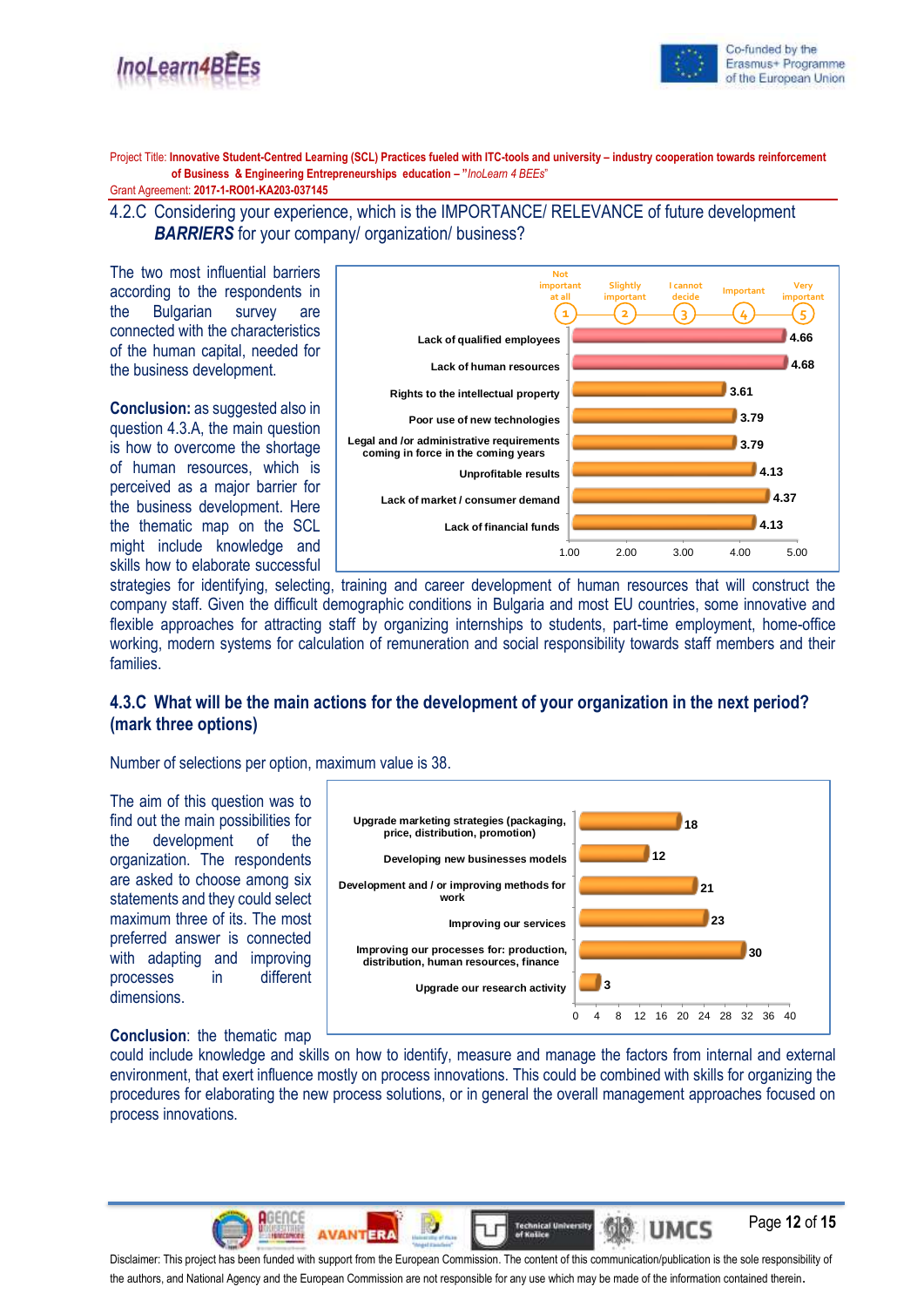

Page **13** of **15**

UMCS

Project Title: **Innovative Student-Centred Learning (SCL) Practices fueled with ITC-tools and university – industry cooperation towards reinforcement of Business & Engineering Entrepreneurships education – "***InoLearn 4 BEEs*"

Grant Agreement: **2017-1-RO01-KA203-037145**

4.4.C In your opinion, which is the *IMPORTANCE* of the young HE graduates' *ATTITUDES* related to the job?

The results of all attitudes, subject to rating, are very close. It seems that according to the respondents the importance of all elements is very strong – individual results are over 4 (important) and some of them go above 4.50, which describes them as very important. Stability is the only one that scores a result above the medium  $-4.53$ . The next one is Initiative (4.47) and after that is Persistence in work (4.45). The other factors



fluctuate between 4.16 (Endurance) and 4.32 (Dealing with uncertainty and stress).

**Conclusion**: the thematic map may include some readings and approaches that explain the relevance of those skills to the job, why they are important and how they exert influence on job results.

4.5.C Considering your experience as an employer, mark your *SATISFACTION* LEVEL related to the young HE graduates' *ATTITUDES* at work.

The same attitudes, evaluated in the previous question, are now evaluated from the viewpoint of employers and their satisfaction level. Here the scores are lower, it seems that employers are not so satisfied with the performance of the young graduates. All the attitudes have medium marks, bellow any satisfaction. The only element with a bit higher



result is the Positive attitude to work task. But, it seems that it is not enough only to be positive without any other efforts to do the job and to improve the performance.

**Conclusion**: the thematic map may put focus on acquiring the so-called soft skills, that could be a valuable additive to the core specialty of the students. Even of they are taught in engineering field, those skills could play a significant role on their options for better professional development. Some training approaches like case study analysis, simulations and scenarios could be very useful in this field.

**Technical University**<br>of Košice **AVANTERA** Disclaimer: This project has been funded with support from the European Commission. The content of this communication/publication is the sole responsibility of the authors, and National Agency and the European Commission are not responsible for any use which may be made of the information contained therein.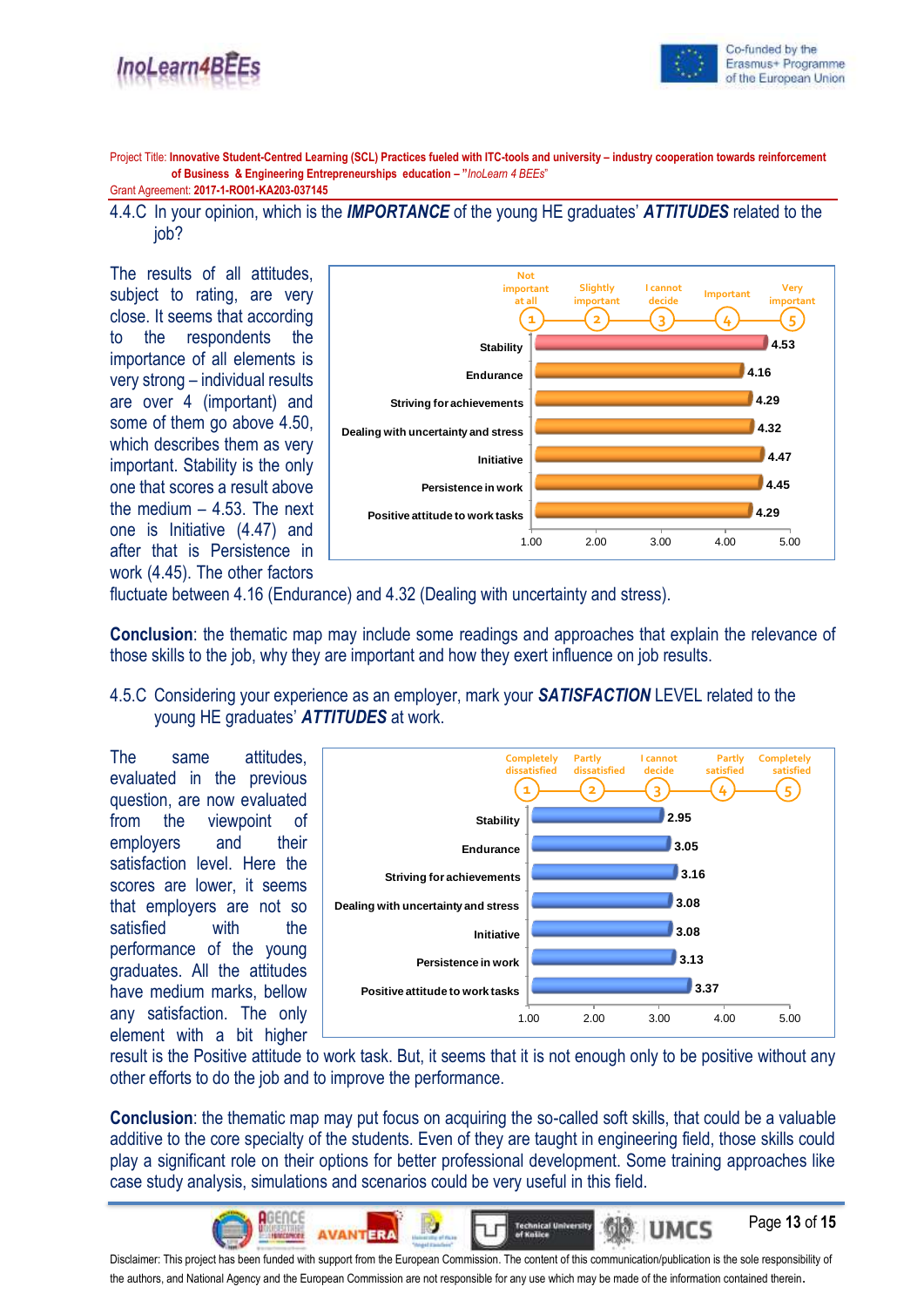



Project Title: **Innovative Student-Centred Learning (SCL) Practices fueled with ITC-tools and university – industry cooperation towards reinforcement of Business & Engineering Entrepreneurships education – "***InoLearn 4 BEEs*" Grant Agreement: **2017-1-RO01-KA203-037145**

## 4.6.C Considering your past experience as an employer, please mark your *SATISFACTION* LEVEL related to the young HE graduates' *SKILLS* at work

The set of skills under evaluation includes a lot of elements. Most of them achieve medium score – between 3.03 and 3.37. There are three skills that have the highest results for employers' satisfaction: (1) Digital/ Computer Skills – 3.97, (2) Knowledge of foreign language  $-$  3.76, and (3) Communicativeness – 3.68. Those three elements are close to the partial satisfaction with level of 4. On the other side, with the weakest score are four elements – Synthetic thinking, Critical thinking, Innovativeness and entrepreneurial skills, Skills on decision making.

**Conclusion**: it seems that some skills, connected with thinking should be improved. Thus, the thematic map could include some approaches for training of such soft skills, which are applicable in different economic activities.



# 4.7.C In your opinion, which is the *IMPORTANCE* of the following *CRITERIA* when you are hiring a young,

Interesting here are the first two positions, that illustrated the need for transferable skills: (1) the Personal/Soft skills – 4.39, and the Fluency of foreign languages – 4.11. Those are the only two criteria that succeed to go over the level of 4 – Important. But it should also be noted that all

**O**GENO

**AVANTERA** 

HE graduates:



**Technical Univer**<br>of Knšice

Page **14** of **15**

UMCS

Disclaimer: This project has been funded with support from the European Commission. The content of this communication/publication is the sole responsibility of the authors, and National Agency and the European Commission are not responsible for any use which may be made of the information contained therein.